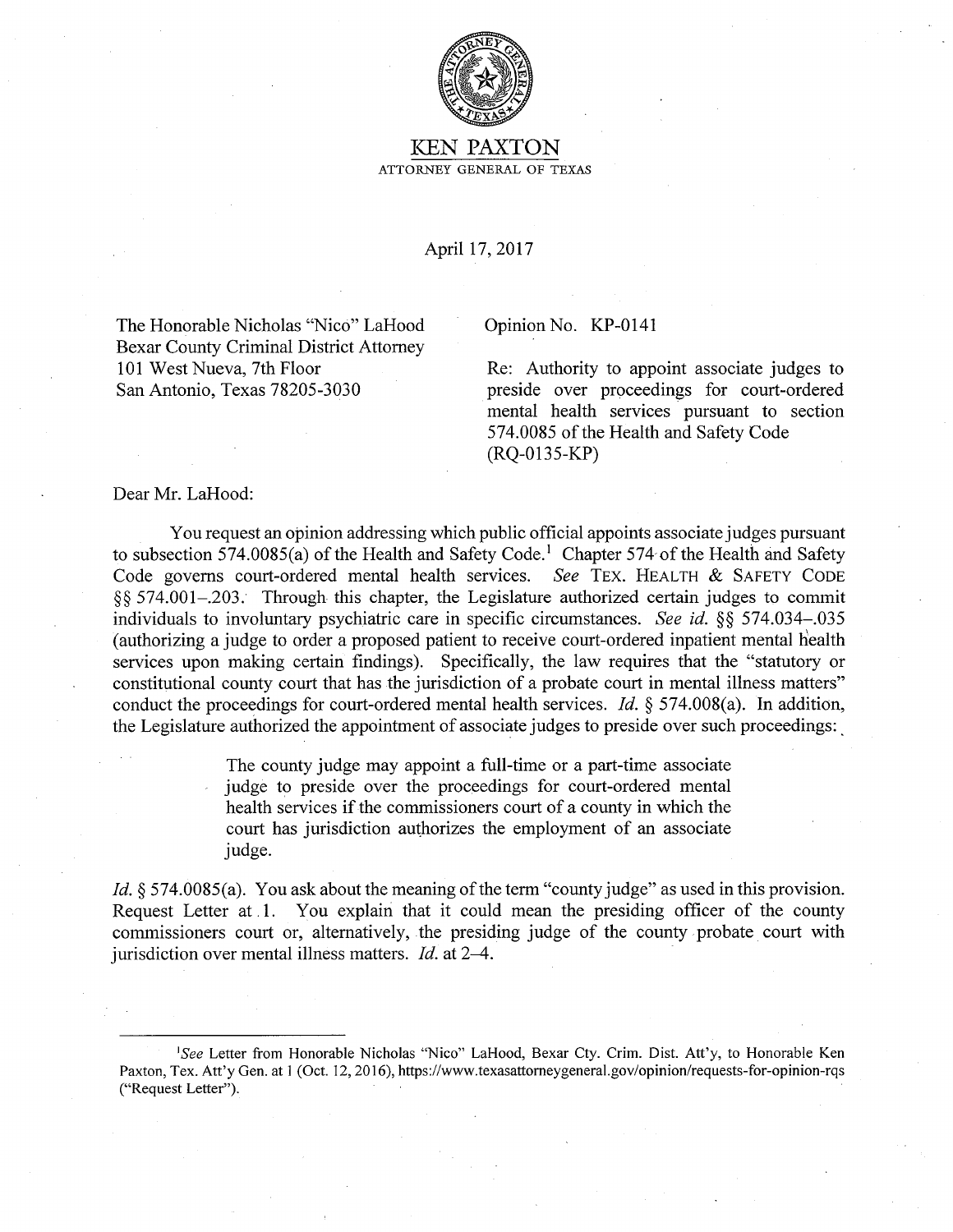Texas law establishes both constitutional and statutory county courts, and the presiding officers of both can be referred to as "county judges." *See, e.g.*, TEX. HEALTH & SAFETY CODE § 574.0085(b) (explaining that persons eligible to serve as an associate judge include "a retired county judge, statutory or constitutional"); TEX. EST. CODE§ 22.007(b) (defining "county court" for purposes of the Estates Code to include both constitutional and statutory courts with probate jurisdiction). With regard to constitutional county courts, article V, section 15 of the Texas Constitution establishes a "County Court" for each county and the position of "County Judge" to preside over those courts. TEX. CONST. art. V, § 15. The constitutional county court judge also serves as presiding officer of the county commissioners court. *Id.* art. V, § 18(b). These courts are commonly referred to as "constitutional county courts" to distinguish them from county-level courts created by statute. *See Tex. Pipe Line Co. v. Hunt,* 228 S.W.2d 151, 153 (Tex. 1950) (referring to courts created by article V, section 15 as "constitutional county courts"). Constitutional county courts have "jurisdiction as provided by law," including concurrent jurisdiction with justice courts and district courts in some civil cases. TEX. CONST. art V, § 16; *see also* TEX. Gov'T CODE §§ 26.041 (explaining that a constitutional county court has jurisdiction conferred by subchapter D, chapter 26 of the Government Code and other law), .042 (outlining the general civil jurisdiction of the constitutional county court). Relevant to your request, some but not all constitutional county courts have jurisdiction over mental health proceedings. *See* TEX. Gov'T CODE § 26.052(b) (authorizing the constitutional county court judge to elect not to have jurisdiction over mental health proceedings).

Chapter 25 of the Government Code establishes statutory county courts. *See id.*  §§ 25.0001-.2702; *see also* TEX. CONST. art. V, § 1 (authorizing the Legislature to "establish such other courts as it may deem necessary"). Statutory county courts may have "jurisdiction over all causes and proceedings, civil and criminal, original and appellate, prescribed by law for county courts." TEX. Gov'T CODE § 25.0003(a). "The judge of a statutory county court may appoint the personnel necessary for the operation of the court ... if the commissioners court has approved the creation of the position." *Id.* § 25.0010(e). In addition to general statutory county courts, the Legislature established statutory probate courts, which have jurisdiction over probate matters and certain proceedings instituted under the Health and Safety Code. *Id.* § 25. 0021. Some but not all statutory county courts have jurisdiction over mental health proceedings under the Mental Health Code. *See* TEX. HEALTH & SAFETY CODE § 574.008(a) (explaining that proceedings under the Mental Health Code must be held in the county court with jurisdiction of a probate court in mental illness matters). "In a county in which there is a statutory probate court, the statutory probate court has exclusive jurisdiction of all probate proceedings" and mental health proceedings. TEX. EST. CODE § 32.005( a); *see also* 48B Robert P. Schuwerk & Lillian B. Hardwick, *Texas Practice Series: Tex. Lawyer* & *Judicial Ethics* § 40.61 (2016 ed.) (explaining that statutory probate courts have exclusive jurisdiction over mental health commitments in the counties where such courts exist).

Chapter 574 of the Health and Safety Code does not define "county judge." Given that the term is capable of multiple meanings, we must construe the statute to effectuate the Legislature's intent. *See Liberty Mut. Ins. Co. v. Adcock,* 412 S.W.3d 492, 494 (Tex. 2013) (explaining that the "primary objective in construing a statute is to ascertain and give effect to the Legislature's intent"). In doing so, we must construe the words of the statute in the context of its surrounding provisions. *In re Office of the Att'y Gen.,* 456 S.W.3d 153, 155-56 (Tex. 2015); *Jaster v. Comet II*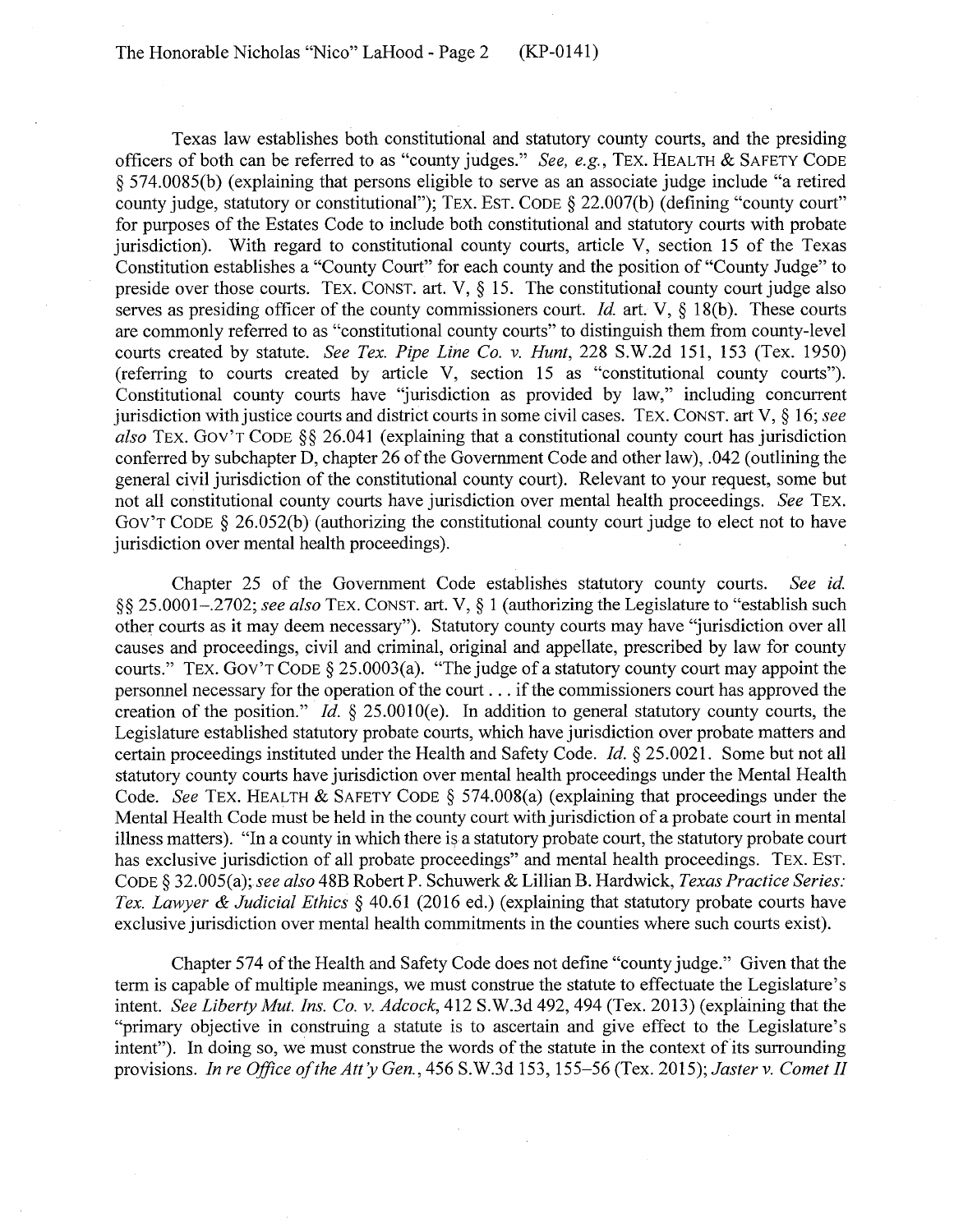*Constr., Inc.,* 438 S.W.3d 556, 562 (Tex. 2014) ("While we must consider the specific statutory language at issue, we must do so while looking to the statute as a whole.").

Section 574.008 of the Health and Safety Code provides that proceedings for court-ordered mental health services and post-commitment proceedings "must be held in the statutory or constitutional county court that has the jurisdiction of a probate court in mental illness matters." TEX. HEALTH & SAFETY CODE  $\S$  574.008(a). The next section, the one about which you ask, provides that the "county judge may appoint ... [an] associate judge to preside over the proceedings for court-ordered mental health services if the commissioners court of a county in which the *court has jurisdiction* authorizes the employment of an associate judge." *Id.* § 574.0085(a) (emphasis added). Reading the provisions as a whole, the "court" refers to the statutory or constitutional county court that has jurisdiction of mental illness matters, and "county judge" consequently refers to the judge of that court.<sup>2</sup> Consistent with this construction, subsection ( d) further provides that "[a ]n associate judge who serves a single court serves *at the will of the judge of that court.*" *Id.* § 574.0085(d) (emphasis added). Thus, read in the full context of these sections, a court would likely conclude that "county judge," as used in subsection 574.0085(a), refers to the statutory or constitutional county court judge with jurisdiction over mental illness matters.<sup>3</sup>

Subchapter C, Chapter 54A of the Government Code, which relates to the appointment of statutory probate court associate judges, supports this construction. That subchapter authorizes

Where a proceeding is to be held in the county court under Section 40 of this code and the county judge of that court is not a licensed attorney, the person or his attorney may request that such proceeding be transferred to a court with a judge that is an attorney licensed to practice law in this state. The proceeding shall then be transferred by the county judge to such court and be heard as if originally filed in such court.

*Id.* at 249. *In re L.L.* involved a request to transfer mental health proceedings from the constitutional county court to a court with a judge who was a licensed attorney, and you are correct that in that case the "county judge" transferring the case was the constitutional county court judge. *Id.* at 248. However, no language in the decision purports to construe the term "county judge" or suggests the phrase could not also be applied to statutory county court judges when appropriate.

<sup>3</sup>You suggest that because section 574.0085 "only contemplates a single party having the authority to appoint associate judges," and because an associate judge may serve more than one judge, the phrase must refer to the single presiding officer of the commissioners court. Request Letter at 4. However, along with the possibility of serving multiple courts, an associate judge may, in some instances, serve multiple counties. *See* TEX. HEALTH & SAFETY CODE § 574.0085(c). In such instances, multiple county judges—regardless of whether that term refers to the presiding officer of the commissioners court or the presiding judge of the court With jurisdiction over mental illness matters—will appoint the associate judge. The fact that the Legislature chose to make the term "county judge" singular in section 574.0085(a) is therefore not dispositive to the question you raise. *See* TEX. Gov'T CODE § 311.012(b) (explaining that in construing words and phrases in a statute, "[t]he singular includes the plural and the plural includes the singular").

<sup>&</sup>lt;sup>2</sup>You direct us to *In re L.L.*, 821 S.W.2d 247 (Tex. App.—San Antonio 1991, writ denied), and suggest the court in that case construed the term "county judge" as the constitutional county court judge and that we should do likewise. *In re L.L.* involved the predecessor statute to subsection 574.008(b), which at the time stated: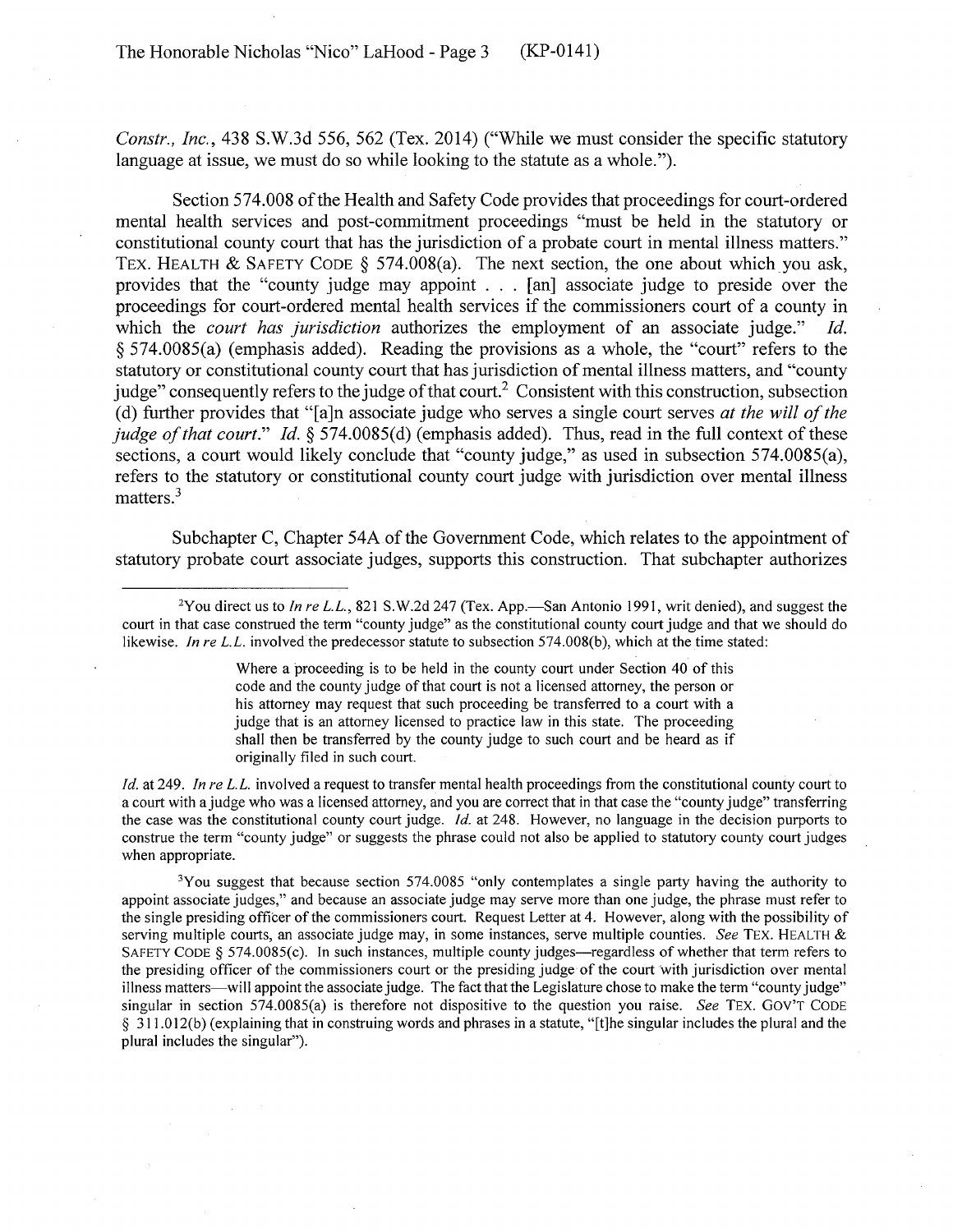the judge of a statutory probate court to appoint associate judges to hear "any aspect of a suit over which the probate court has jurisdiction." TEX. Gov'T CODE§ 54A.207(a); *see also id.§* 54A.203. Significant to your question, an associate judge appointed pursuant to subchapter C "may serve as an associate judge appointed under Section 574.0085, Health and Safety Code." *Id.§* 54A.203(e). Construing section 574.0085(a) to authorize the judge of the constitutional county court to appoint the associate judge rather than the judge of the statutory probate court, when one exists, would directly contradict this provision. *See In re United Servs. Auto. Ass 'n,* 307 S.W.3d 299, 311 (Tex. 2010) (directing courts to construe statutes to harmonize with other relevant laws whenever possible); *City of Round Rock v. Rodriguez,* 399 S.W.3d 130, 137 (Tex. 2013) ("In construing a statute, ... we presume that the Legislature acted with knowledge of the background law[.]"). Rather, section 54A.203 further demonstrates the Legislature's intent to authorize the judge with jurisdiction of a probate court over mental illness matters to appoint an associate judge under section 574.0085(a). *See* TEX. Gov'T CODE § 54A.203.

The predecessor statutes to the current Mental Health Code also support this construction. Prior to its codification in the Health and Safety Code, the Mental Health Code expressly defined both county court and county judge: "The term 'county court' is used in this code to mean the 'probate court' or the court having probate jurisdiction, and the term 'county judge' means the judge of such court."4 In 1991, the Legislature adopted "a nonsubstantive revision of the statutes relating to mental health."<sup>5</sup> While the Legislature did not preserve the express definitions of county court and county judge in the recodification, the statutes as revised do not change the meaning of those terms as historically used in relation to the Mental Health Code. *See id.* § 311.023(4) ("In construing a statute, whether or not the statute is considered ambiguous on its face, a court may consider ... former statutory provisions, including laws on the same or similar subjects[.]").

4 Act of Apr. 21, 1983, 68th Leg., R.S., ch. 47, § 1, sec. 10, 1983 Tex. Gen. Laws 211, 215-16, *repealed by*  Act of Apr. 29, 1991, 72d Leg., R.S., ch. 76, § 19, 1991 Tex. Gen. Laws 515, 647.

5 Act of Apr. 29, 1991, 72d Leg., R.S., ch. 76, § 1, 1991 Tex. Gen. Laws 515, 515.